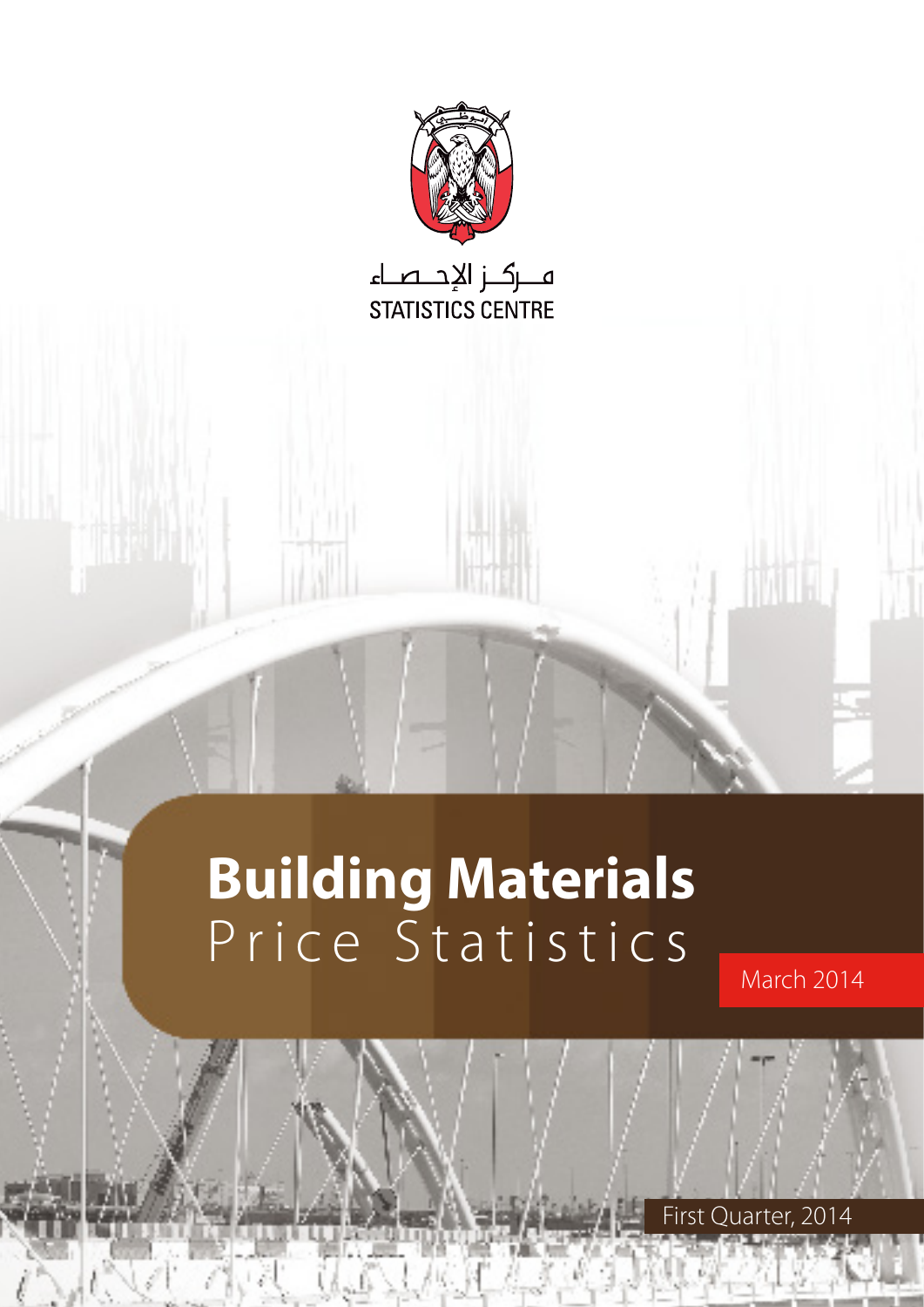#### **Introduction**

The monthly publication of Building Materials Price Statistics is of great significance as building material prices are deemed to be important economic indicators for planning and research in various fields. They are also used in the compilation of indices of the construction activity and for the calculation of GDP at constant prices.

Statistical centres all over the world collect prices of building materials used by a large segment of people. As a result of the urban development and the constant growth in the construction sector in the Emirate, Statistics Centre  $-$  Abu Dhabi collects price data for these materials on a regular basis.

The movements of prices of 21 groups from the key building materials are included in this publication (table 7). This information helps decision and policy makers and researchers in planning and making sound decisions in support of the building materials sector and other sectors associated with it.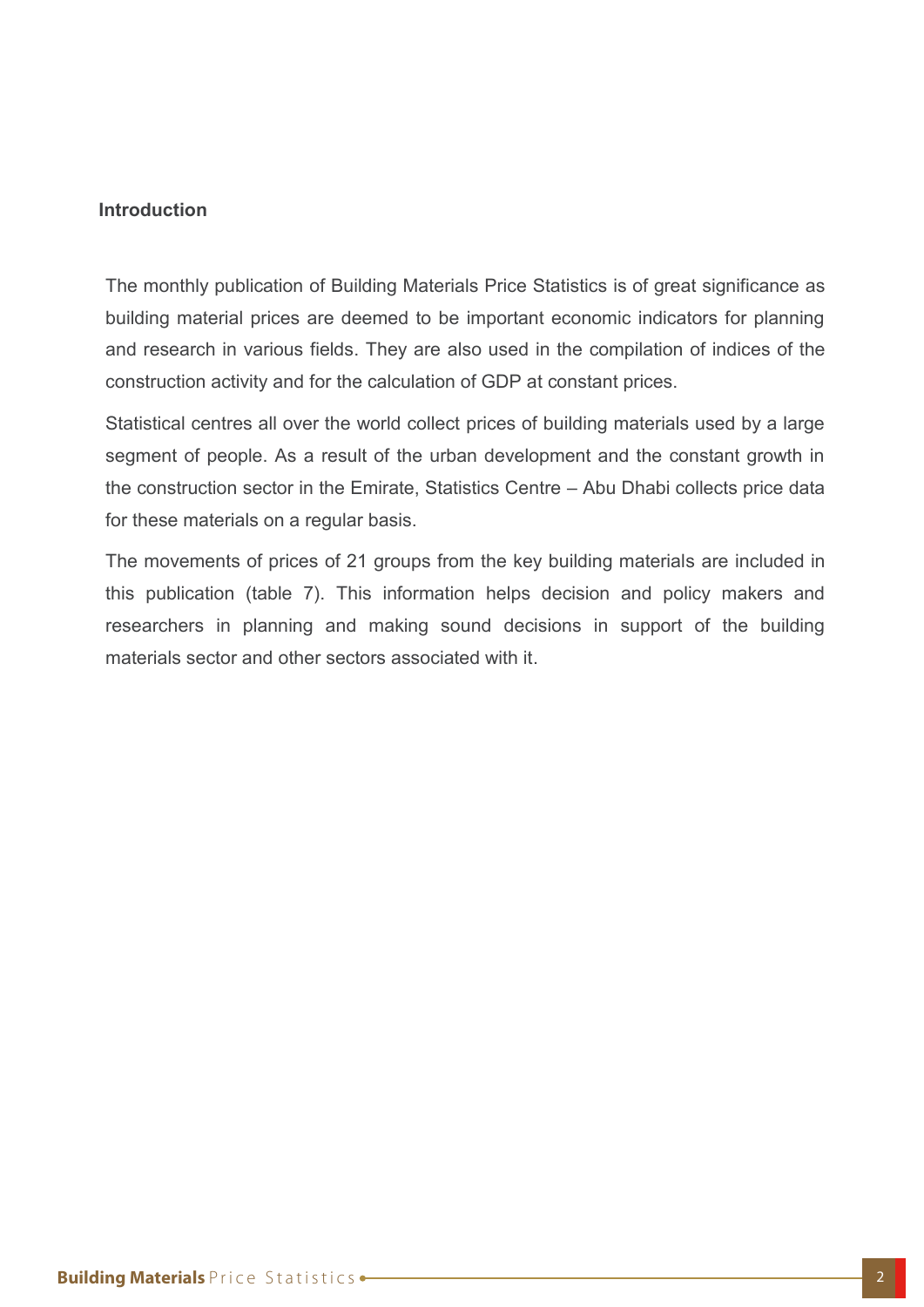#### **Key Points**

This publication provides an analysis of the movement of the average prices of building materials during the month of March 2014 compared with February 2014 and March 2013, and during the first quarter of 2014 compared with the fourth quarter of 2013 and first quarter of 2013. The key changes were:

- During March 2014 the average prices of the "Employment", "(PVC) Pipes", and "Wood" groups increased by 5.8%, 2.2%, and 1.5% respectively, compared with February 2014.

- During March 2014 the average prices of the "Power cable" group decreased by 3.8%. "(uPVC) Pipes" by 1.0% and "Paints" by 0.5% compared with February 2014.

■ During March 2014 the average prices of "Aggregates and sand" increased by 20.0%, "Natural stone" by 18.0%, "Wood" by 9.6% and "Waterproofing products" by 2.5% compared with March 2013.

- During March 2014, the average prices of "Power cable", "Wires for apartments", and "Sanitary ware- Sink stainless steel with mixer-single" decreased by 7.5%, 7.1% and 6.0% respectively, compared with the same period in the previous year.

- During the first quarter of 2014, the average price of the "(PVC) Pipes" group increased by 1.1%, and both "Wood" and "Wire for apartment" increased also by 1.1%. The average prices of "Employment", "Concrete" and "Wires for small building" decreased by 6.0%, 2.9%, and 1.2% respectively, compared with the fourth quarter of 2013.

— During the first quarter of 2014 compared with the same period in the previous year, the average prices of "Aggregates and sand", "Natural stone" and "Wood" increased by 18.3% and 18.0% and 8.2% respectively. The average prices of "Wires for apartment", "(PVC) Pipes" and "Power cable" fell by  $9.0\%$ ,  $7.5\%$  and  $6.8\%$  respectively.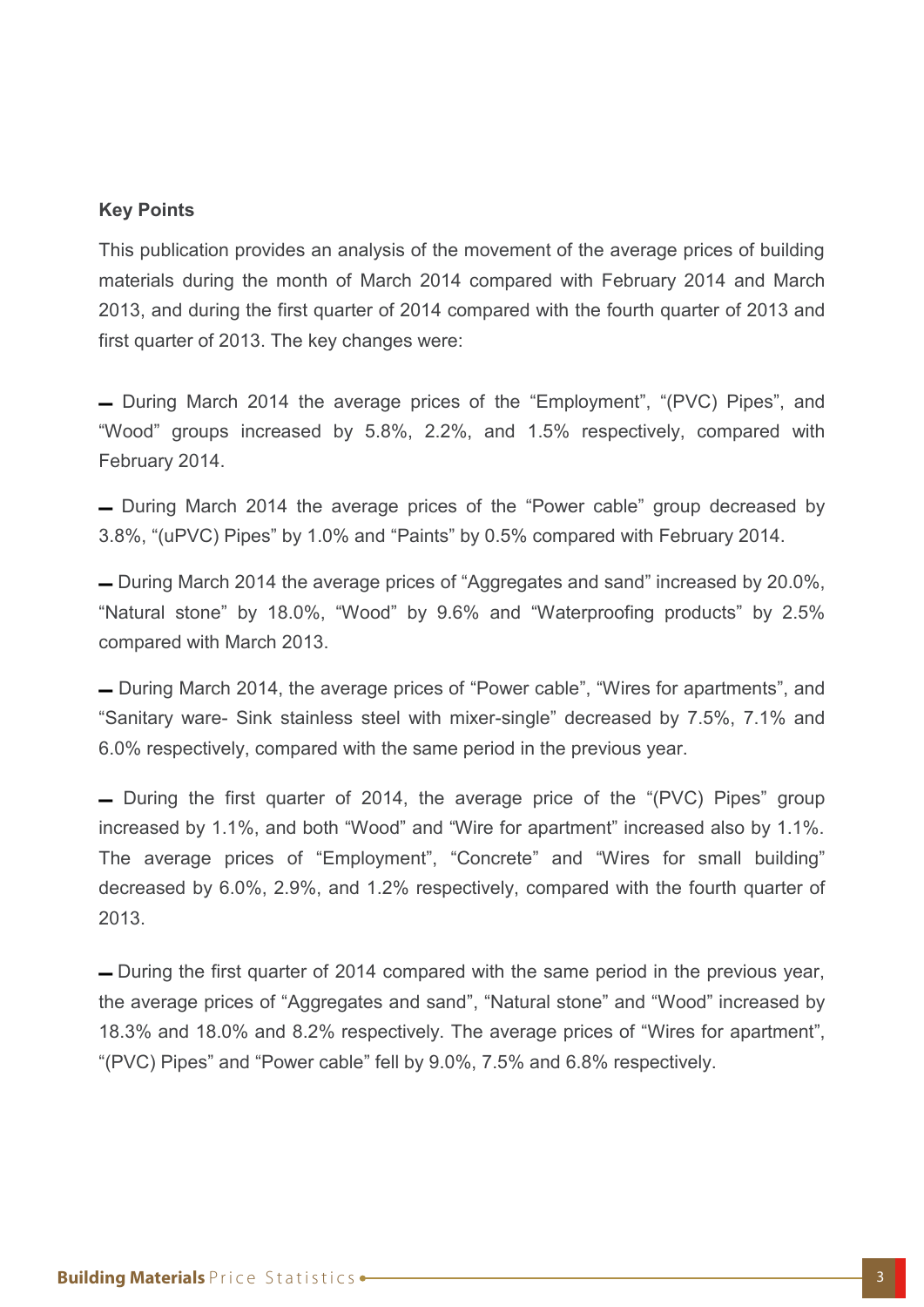# **1. Key changes in the monthly average prices of building materials for March 2014 compared with February 2014**

The building materials groups have seen a change in the average prices in March 2014 compared with February 2014, with increases ranging between 1.5% for the "Wood" group and 5.8% for the "Employment" group. Declines of 0.2% for the "Steel" group, and 3.8% for the "Power cable" group were recorded.

# **Employment**

The average wages of "Employment" increased by 5.8% in March 2014 compared with February 2014. Table (1) indicates that increases of the employment group ranged between 5.9% and 11.1%.

| Serial | <b>Employment</b>                    | Average prices of<br>February 2014<br>(AED) | Average prices of<br><b>March 2014</b><br>(AED) | Percentage<br>Change<br>$\%$ |  |
|--------|--------------------------------------|---------------------------------------------|-------------------------------------------------|------------------------------|--|
|        | Helper \ Hourly rates                | 8.0                                         | 8.5                                             | 6.3                          |  |
| 2      | Semi - skilled worker \ Hourly rates | 8.5                                         | 9.0                                             | 5.9                          |  |
| 3      | Carpenter \ Hourly rates             | 9.0                                         | 10.0                                            | 11.1                         |  |
| 4      | Blacksmith \ Hourly rates            | 9.0                                         | 10.0                                            | 11.1                         |  |
| 5      | Electrician \ Hourly rates           | 15.0                                        | 16.0                                            | 6.7                          |  |
| 6      | Surveyor \ Hourly rates              | 25.0                                        | 25.0                                            | 0.0                          |  |
| 7      | Driver \ Hourly rates                | 25.0                                        | 25.0                                            | 0.0                          |  |

Table (1): Percentage change in the average prices of the employment group

Source: Statistics Centre - Abu Dhabi

Note: The table presents the average hourly labor rate including food, accommodation, transport and safety .equipment

#### **Power** cable

The average prices of "Power cable" decreased by 3.8% in March 2014, as a result of decreases in all items in this group compared with February 2014.

| <b>Seri</b><br>உ | Power cable                                | Average prices of<br>February 2014<br>(AED) | Average prices of<br><b>March 2014</b><br>(AED) | Percentage<br>Change<br>v OZN |  |
|------------------|--------------------------------------------|---------------------------------------------|-------------------------------------------------|-------------------------------|--|
|                  | CU 11 KV \ $3*240$ mm <sup>2</sup> \ 1 km  | 320.670                                     | 306,710                                         | $-4.4$                        |  |
|                  | CU 33 KV \ $3*240$ mm <sup>2</sup> \ 1 km  | 368,650                                     | 354.210                                         | $-3.9$                        |  |
| 3                | CU 132 KV \ $1*800$ mm <sup>2</sup> \ 1 km | 613,280                                     | 594,380                                         | $-3.1$                        |  |

Table (2): Percentage change in the average prices of the power cable group

Source: Statistics Centre – Abu Dhabi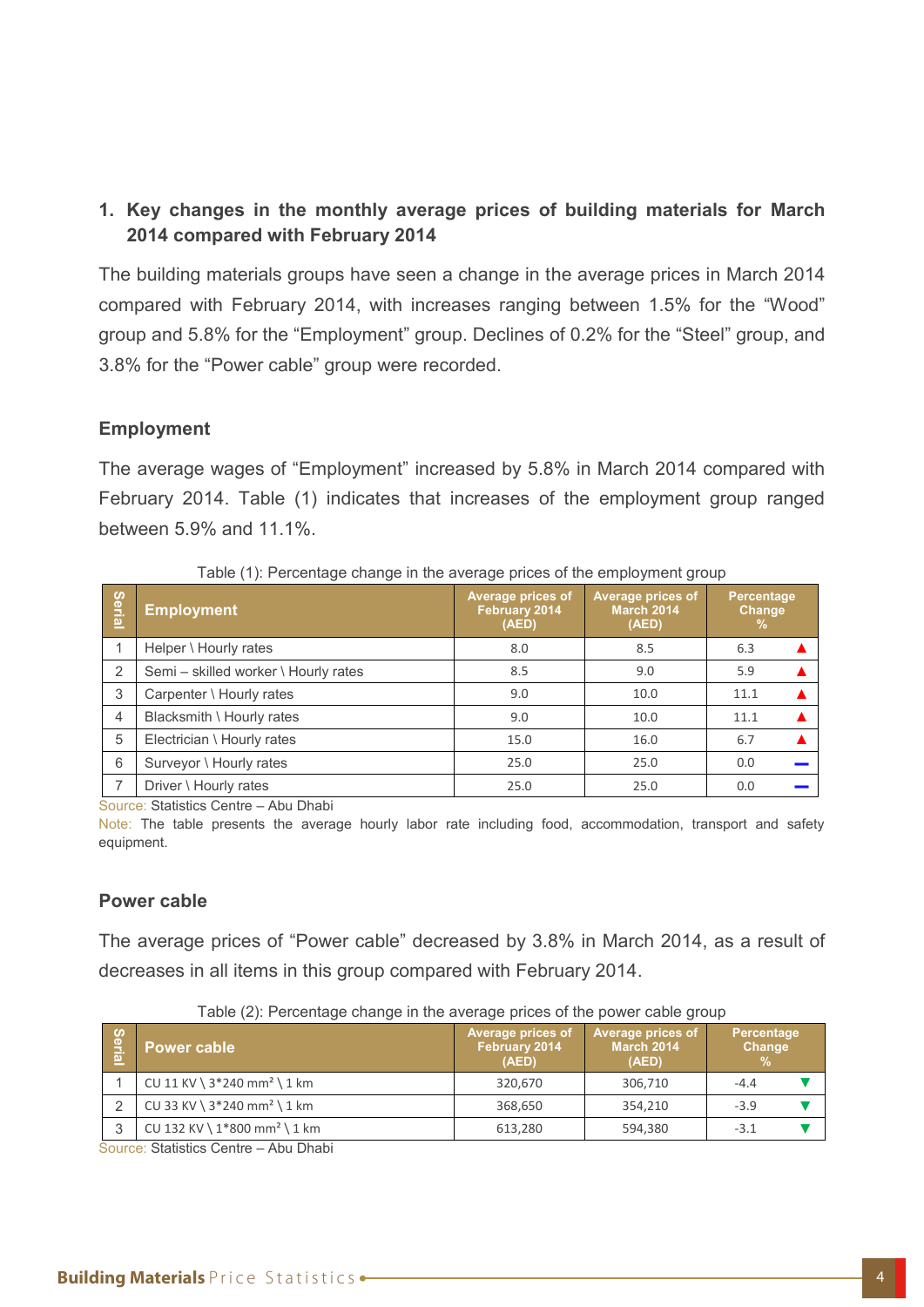#### **Wood**

The average prices of the "Wood" group increased by 1.5% in March 2014 compared with February 2014, mainly due to the increase in some items in this group.

# **Pipes**

The average prices of the "Pipes (PVC)" group increased by 2.2% in March 2013 compared with February 2014, mainly due to the increase in some items in this group. While the average prices of the "Pipes (uPVC)" group decreased by 1.0%, due to the decrease in all items in this group.

# **Paints**

The "Paints" group decreased by 0.5% in March 2014, as a result of a decrease in the price for "Mamorex Paint\ Bangalac Glos\ Gallon\ U.A.E." by 20.0% compared with February 2014.

| Serial         | <b>Paints</b>                                              | <b>Average prices</b><br>of February 2014<br>(AED) | <b>Average prices</b><br>of March 2014<br>(AED) | <b>Percentage</b><br><b>Change</b><br>% |
|----------------|------------------------------------------------------------|----------------------------------------------------|-------------------------------------------------|-----------------------------------------|
| 1              | Paints\ Jolloflex Normal Emulsion\ Dram\ U.A.E.            | 60.0                                               | 60.0                                            | 0.0                                     |
| $\overline{2}$ | Paints\ Durosan Matt Emulsion\ Gallon\ U.A.E.              | 55.0                                               | 60.0                                            | 9.1                                     |
| 3              | Mamorex Paint\ Fenomastic Plastic Emulsion\ Gallon\ U.A.E. | 85.0                                               | 85.0                                            | 0.0                                     |
| 4              | Mamorex Paint\ Bangalac Glos\ Gallon\ U.A.E.               | 75.0                                               | 60.0                                            | $-20.0$                                 |
| 5              | Mamorex Paint\ Heavy Tex with Arbl\ Dram\ U.A.E.           | 180.0                                              | 200.0                                           | 11.1                                    |
| 6              | Mamorex Paint\ Heavy Tex w\o Marble Clips\ Dram \U.A.E.    | 230.0                                              | 230.0                                           | 0.0                                     |

Table (3) Percentage change in the average prices of the paints group

Source: Statistics Centre – Abu Dhabi

# **2. Key changes in the monthly average prices of building materials for March 2014 compared with March 2013**

The monthly average prices for 15 groups of building materials have decreased in March 2014 compared with March 2013. The drop ranged between 0.4% for "Tiles and marble" and 7.5% for "Power cable".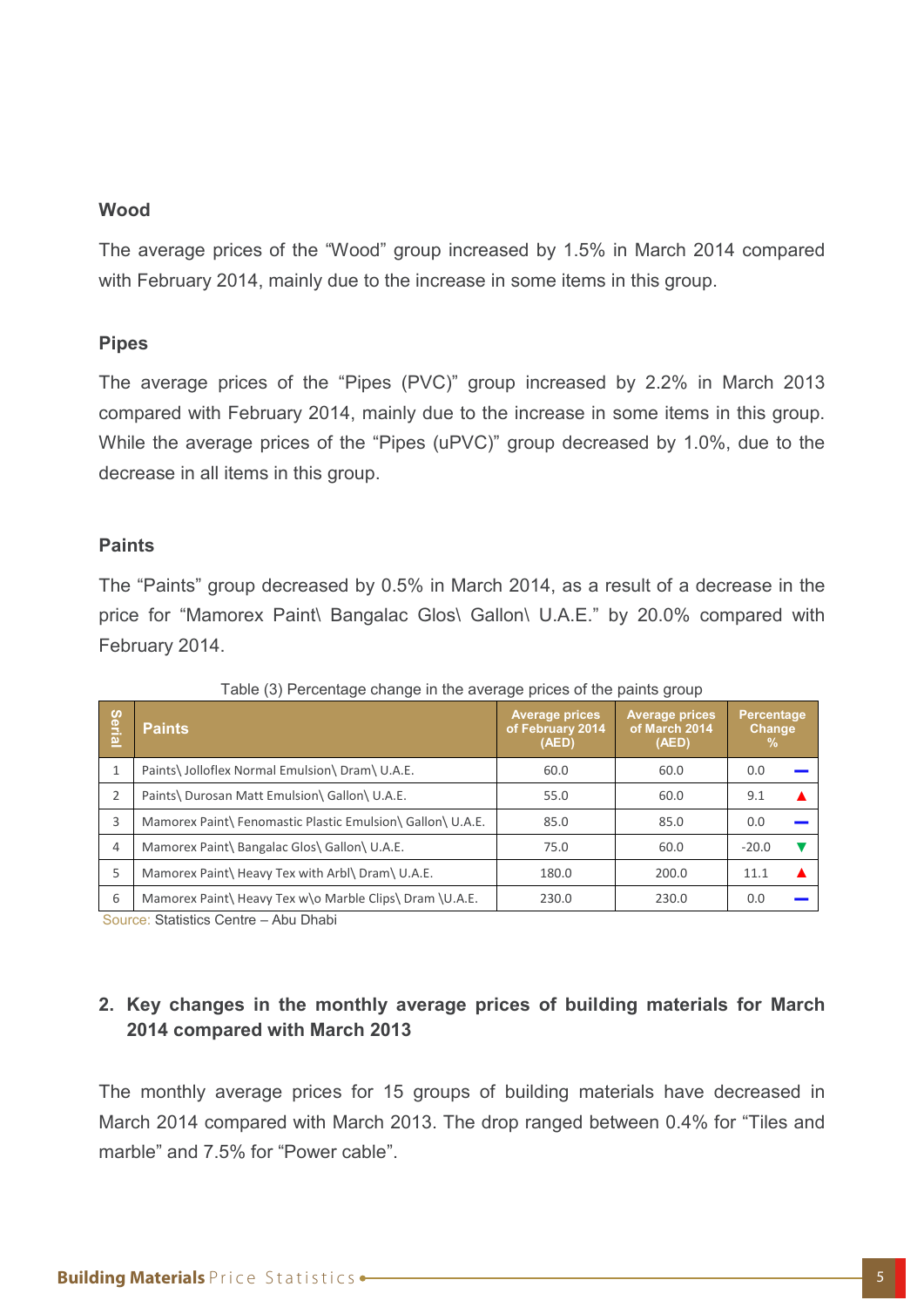#### **Wires**

The average prices of "Wires" decreased in March 2014 compared with March 2013. "Wires for apartments" accounted for the largest decrease of 7.1%, while "Wires for residential towers" and "Small buildings" decreased by 3.8% and 2.6% respectively.

#### **Power** cable

The average prices of "Power cable" decreased by 7.5% in March 2014, as a result of decreases in all items in this group compared with March 2013.

| <b>Seri</b><br>உ | Power cable                                | Average prices of<br><b>March 2013</b><br>(AED) | Average prices of<br><b>March 2014</b><br>(AED) | Percentage<br>Change<br>$\mathbf{0}$ |  |
|------------------|--------------------------------------------|-------------------------------------------------|-------------------------------------------------|--------------------------------------|--|
|                  | CU 11 KV \ $3*240$ mm <sup>2</sup> \ 1 km  | 335,350                                         | 306,710                                         | $-8.5$                               |  |
|                  | CU 33 KV \ $3*240$ mm <sup>2</sup> \ 1 km  | 383,830                                         | 354.210                                         | $-7.7$                               |  |
| 3                | CU 132 KV \ $1*800$ mm <sup>2</sup> \ 1 km | 634,330                                         | 594,380                                         | $-6.3$                               |  |

|  | Table (4): Percentage change in the average prices of the power cable group |  |  |  |  |
|--|-----------------------------------------------------------------------------|--|--|--|--|
|  |                                                                             |  |  |  |  |

Source: Statistics Centre – Abu Dhabi

#### **Sanitary** ware

The average prices of the "Sanitary ware- sink stainless steel with mixer-single" and "Sanitary ware- bathroom set with accessories" groups decreased during March 2014 bathroom set without accessories" group increased by 1.6% compared with March by 6.0% and 5.4% respectively, while the average prices of the "Sanitary ware-2013.

**Some building materials items have seen an increase in March 2014 compared 2013 March with**

#### **Natural Stone**

The average prices of the "Natural Stone" group increased by 18.0% in March 2014 compared with March 2013.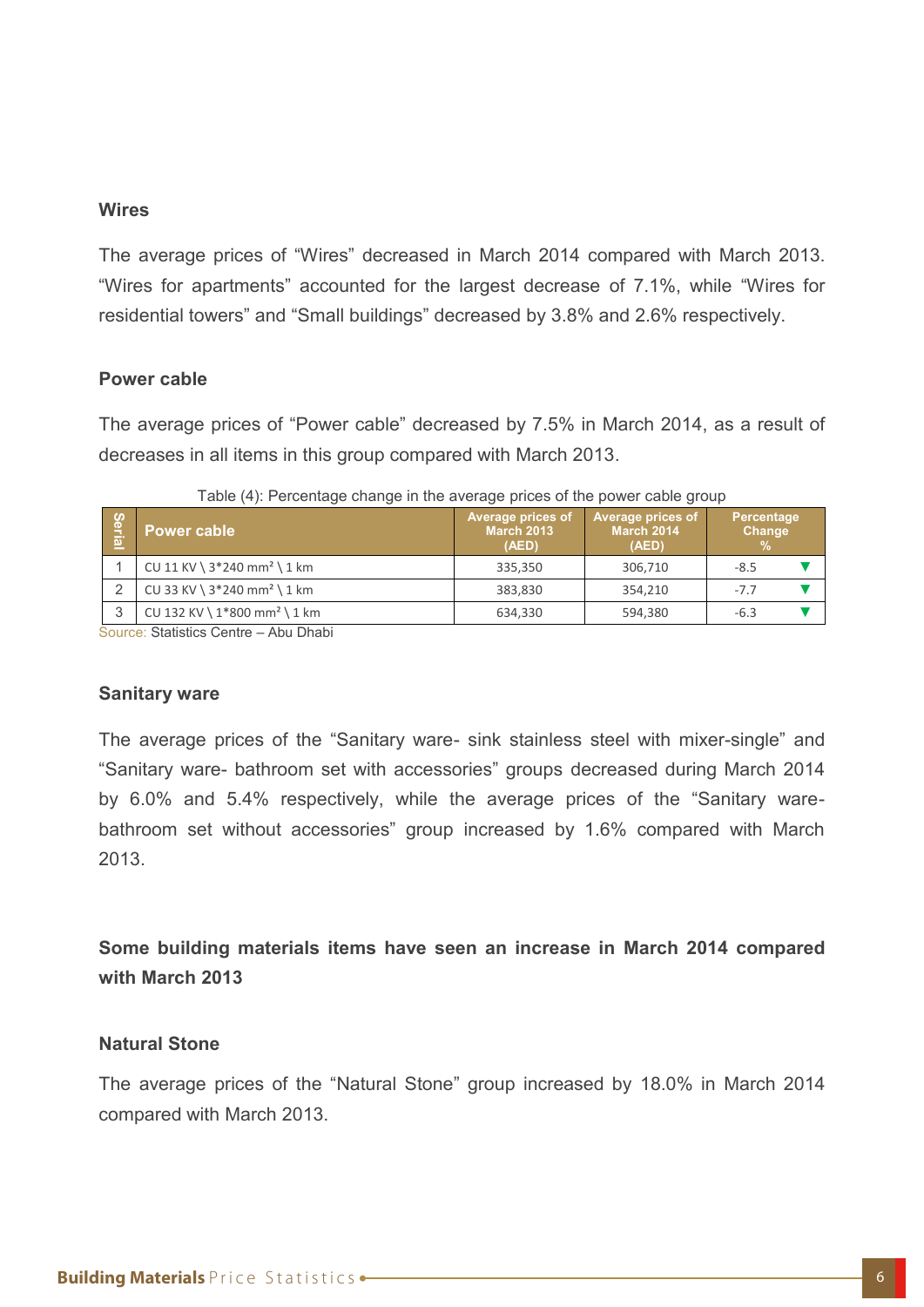| Table (5): Percentage change in the average prices of the natural stone group (March 2014 compared |
|----------------------------------------------------------------------------------------------------|
| with March 2013)                                                                                   |

| <b>Serial</b> | <b>Natural stone</b>                                                          | Average prices of<br><b>March 2013</b><br>(AED) | Average prices of<br><b>March 2014</b><br>(AED) | Percentage<br><b>Change</b><br>% |
|---------------|-------------------------------------------------------------------------------|-------------------------------------------------|-------------------------------------------------|----------------------------------|
|               | Natural Stone\Width 25 cm, Height 3 cm \ White - Al<br>Qtarana\ $m^2$ \Jordan | 75.0                                            | 75.0                                            | 0.0                              |
|               | Natural Stone\ Width 25 cm, Height 3 cm \ Ajloun \ m <sup>2</sup><br>Jordan   | 130.0                                           | 160.0                                           | 23.1                             |
|               | Natural Stone \ Width 25 cm, Height 3 cm \ Ma'an \ m <sup>2</sup><br>Jordan   | 135.0                                           | 180.0                                           | 33.3                             |

Source: Statistics Centre – Abu Dhabi

#### **Aggregates and sand**

The "Aggregates and sand" group increased by 20.0% in March 2014. Table (6) shows that the increases ranged between 9.1% and 40.0% compared with March 2013.

Table (6): Percentage change in the average prices of the block group (March 2014 compared with March (2013

| Serial         | <b>Aggregates and sand</b>                          | Average prices of<br><b>March 2013</b><br>(AED) | <b>Average prices of</b><br><b>March 2014</b><br>(AED) | <b>Percentage</b><br>Change<br>% |  |
|----------------|-----------------------------------------------------|-------------------------------------------------|--------------------------------------------------------|----------------------------------|--|
| $\mathbf{1}$   | Aggregates \ Crush $3/4 \leq m^3 \leq U.A.E$ .      | 70.0                                            | 80.0                                                   | 14.3                             |  |
| $\overline{2}$ | Aggregates \ Ordinary $3/4 \leq m^3 \leq U.A.E$ .   | 60.0                                            | 75.0                                                   | 25.0                             |  |
| 3              | Aggregates \ Crush 3/8 \ m <sup>3</sup> \ U.A.E.    | 70.0                                            | 70.0                                                   | 0.0                              |  |
| 4              | Aggregates \ Ordinary 3/8 \ m <sup>3</sup> \ U.A.E. | 50.0                                            | 70.0                                                   | 40.0                             |  |
| 5              | Aggregates \ Material Sand \ $m^3$ \ U.A.E.         | n.a                                             | 60.0                                                   |                                  |  |
| 6              | Sand \ White \ m <sup>3</sup> \ U.A.E.              | 41.3                                            | 45.0                                                   | 9.1                              |  |
| 7              | Sand \ Black \ $m^3$ \ U.A.E.                       | 47.5                                            | 60.0                                                   | 26.3                             |  |
| 8              | Sand \ Red \ $m^3$ \ U.A.E.                         | 35.0                                            | 40.0                                                   | 14.3                             |  |

 $(n.a.)$ : means not available

Source: Statistics Centre – Abu Dhabi

#### **Wood**

The average wages of "Wood" increased by 9.6% in March 2014 compared with March 2013, while most items in the group recorded an increase.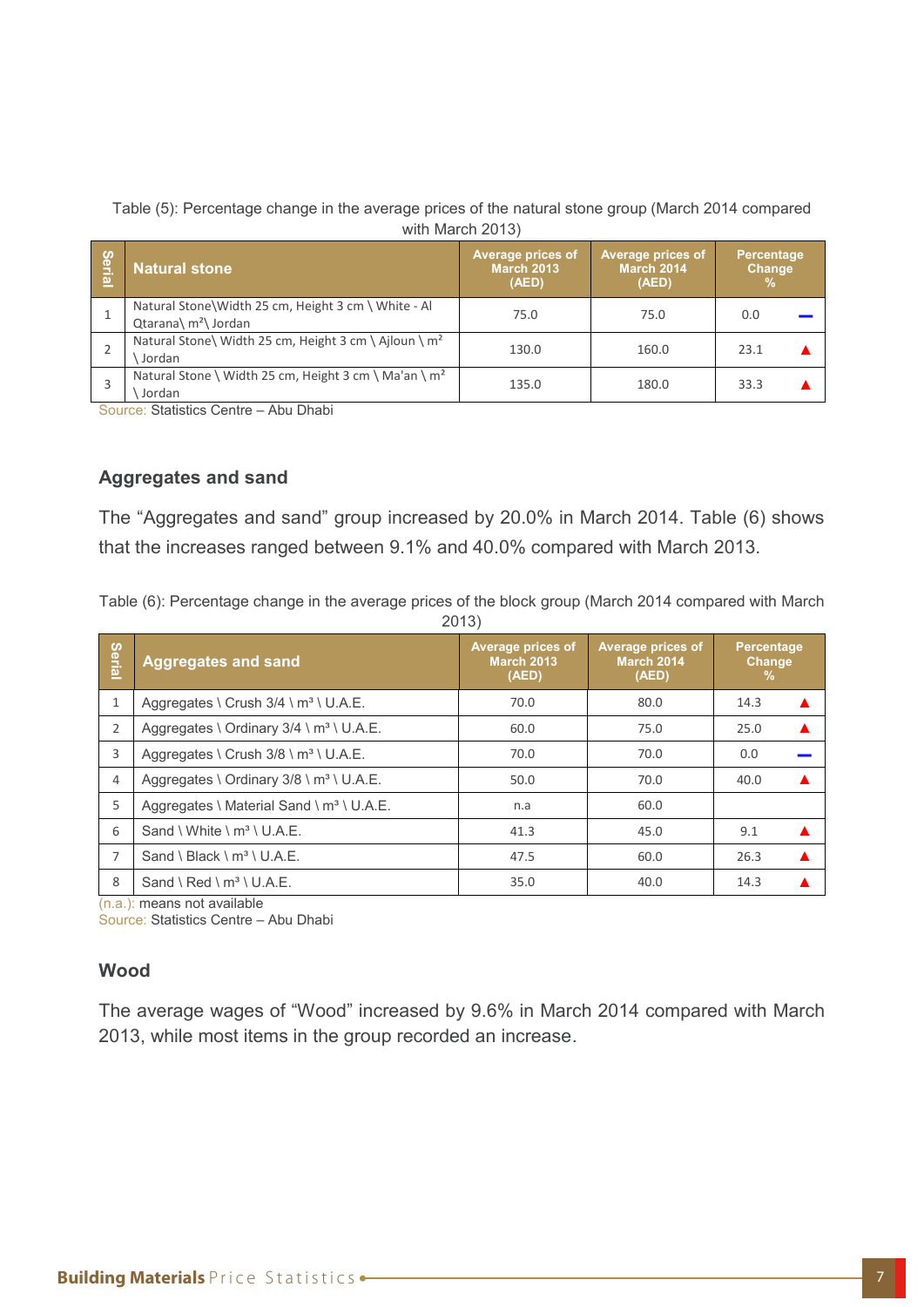# **2013** Building materials prices for Q1 2014 compared with Q4 2013

Most of the commodity groups of building materials recorded higher average prices during  $Q1$  2014 compared with  $Q4$  2013.

Increases ranged between 0.3% for "Waterproofing products" and 1.1% for the "(PVC) Pipes" group.

The average price for "Aggregates and sand", "Block", "Roofing materials", "Diesel", "Natural stone", "Sanitary ware" and "False ceiling" showed no change in Q1 2014 compared with Q4 2013.

A number of commodity group prices decreased in Q1 2014 compared with Q4 2013. The average prices of "Employment" decreased by 6.0%, while "Concrete", "Wires for small building" and "(uPVC) Pipes" decreased by 2.9%, 1.2% and 1.1% respectively.

# **2013 2013 2014 2014 2014 2016 2013 2013 2013 3.**

The average prices of building materials showed variations with most increasing during  $Q1$  2014 compared with  $Q1$  2013.

The price increases ranged between 0.3% for "Cement" and 18.3% for "Aggregates and sand". In addition, "Natural stone" increased by 18.0%, "Wood" by 8.2%, "Glass" by 3.4% and "Sanitary ware- bathroom set without accessories" by 3.2%.

Decreases ranged between 0.7% for "False ceiling" and 9.0% for "Wires for apartments", while "(PVC) Pipes" decreased by 7.5% and "Power cable" by 6.8%.

The average price for the "Diesel", and "roofing materials groups stabilized during Q1  $2014$ , compared with Q1 2013.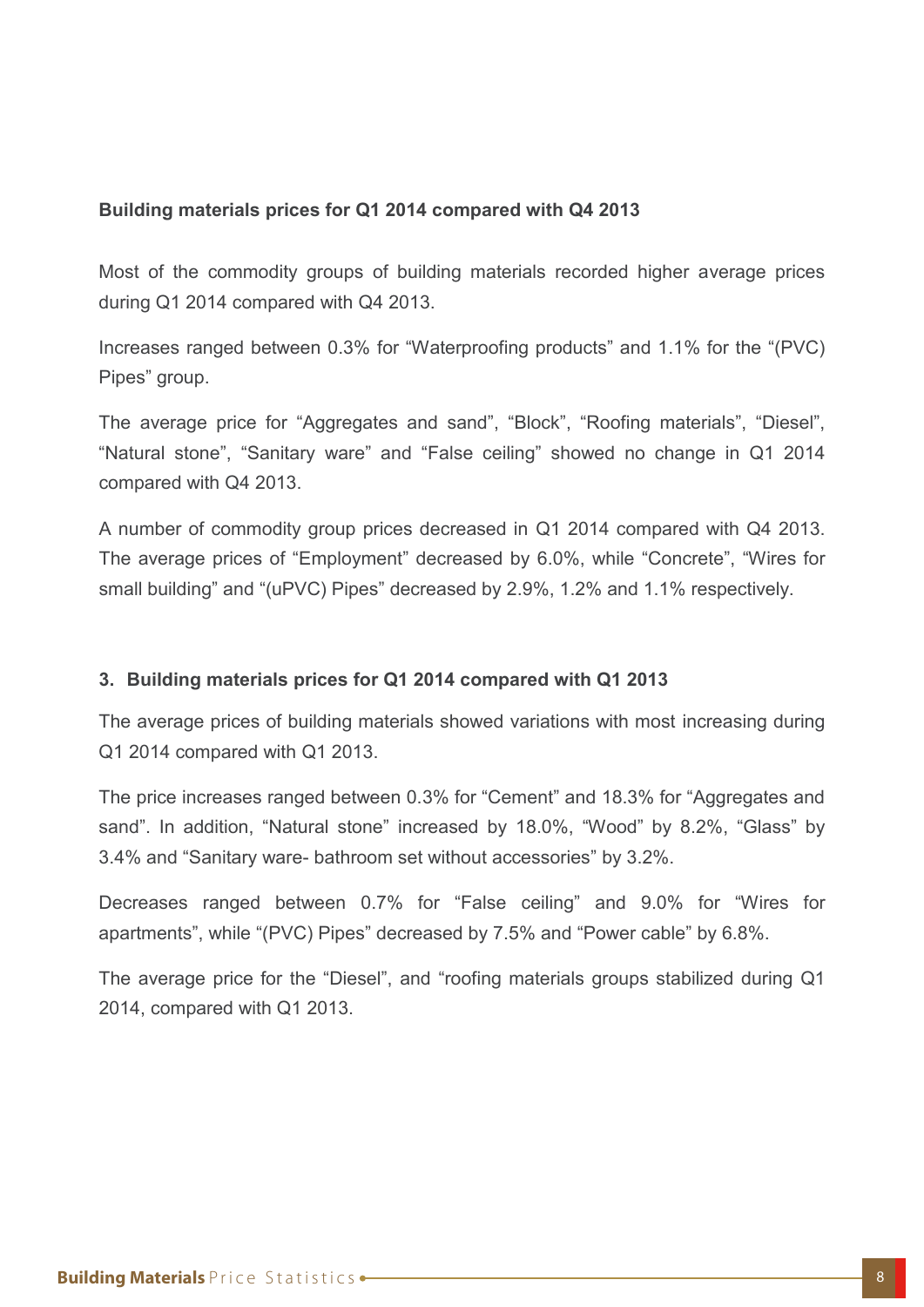Table (7): Percentage change in the monthly average prices of building materials for March 2014, compared with February 2014 and March 2013.

| Serial No.     | <b>Commodity groups</b>                  | <b>Percentage change</b><br>March 2014 / February<br>2014 | Percentage change<br>March 2014 / March<br>2013 |
|----------------|------------------------------------------|-----------------------------------------------------------|-------------------------------------------------|
| $\mathbf{1}$   | <b>Cement</b>                            | 0.0                                                       | 0.0                                             |
| $\overline{2}$ | <b>Aggregates and sand</b>               | 0.0                                                       | 20.0                                            |
| 3              | <b>Concrete</b>                          | 0.0                                                       | $-4.4$                                          |
| 4              | <b>Steel</b>                             | $-0.2$                                                    | $-4.9$                                          |
| 5              | Wood                                     | 1.5                                                       | 9.6                                             |
| 6              | <b>Block</b>                             | 0.0                                                       | $-1.5$                                          |
| $\overline{7}$ | <b>Roofing materials</b>                 | 0.0                                                       | 0.0                                             |
| 8              | <b>Waterproofing products</b>            | $-0.3$                                                    | 2.5                                             |
| 9              | <b>Waterproofing bituminous membrane</b> | n.a.                                                      | n.a.                                            |
| 10             | <b>Natural stone</b>                     | 0.0                                                       | 18.0                                            |
| 11             | Tiles and marble                         | 0.0                                                       | $-0.4$                                          |
| 12             | <b>Sanitary ware</b>                     |                                                           |                                                 |
| 12.1           | Bathroom set without accessories         | 0.0                                                       | 1.6                                             |
| 12.2           | Bathroom set with accessories            | 0.0                                                       | $-5.4$                                          |
| 12.3           | Sink stainless steel with mixer-single   | 0.0                                                       | $-6.0$                                          |
| 13             | <b>False ceiling</b>                     | 0.0                                                       | $-1.5$                                          |
| 14             | <b>Paints</b>                            | $-0.5$                                                    | $-1.1$                                          |
| 15             | <b>Glass</b>                             | 0.0                                                       | 0.9                                             |
| 16             | <b>Pipes</b>                             |                                                           |                                                 |
| 16.1           | (PVC) pipes                              | 2.2                                                       | $-4.4$                                          |
| 16.2           | (uPVC) pipes                             | $-1.0$                                                    | $-1.9$                                          |
| 17             | <b>Wires</b>                             |                                                           |                                                 |
| 17.1           | Small building                           | 0.0                                                       | $-2.6$                                          |
| 17.2           | Apartments                               | 0.0                                                       | $-7.1$                                          |
| 17.3           | Residential towers                       | 0.0                                                       | $-3.8$                                          |
| 18             | Power cable                              | $-3.8$                                                    | $-7.5$                                          |
| 19             | <b>Transport equipment</b>               | 0.0                                                       | $-2.2$                                          |
| 20             | <b>Employment</b>                        | 5.8                                                       | 1.0                                             |
| 21             | <b>Diesel</b>                            | $0.0\,$                                                   | 0.0                                             |

 $(n.a.)$ : means not available

Source: Statistics Centre - Abu Dhabi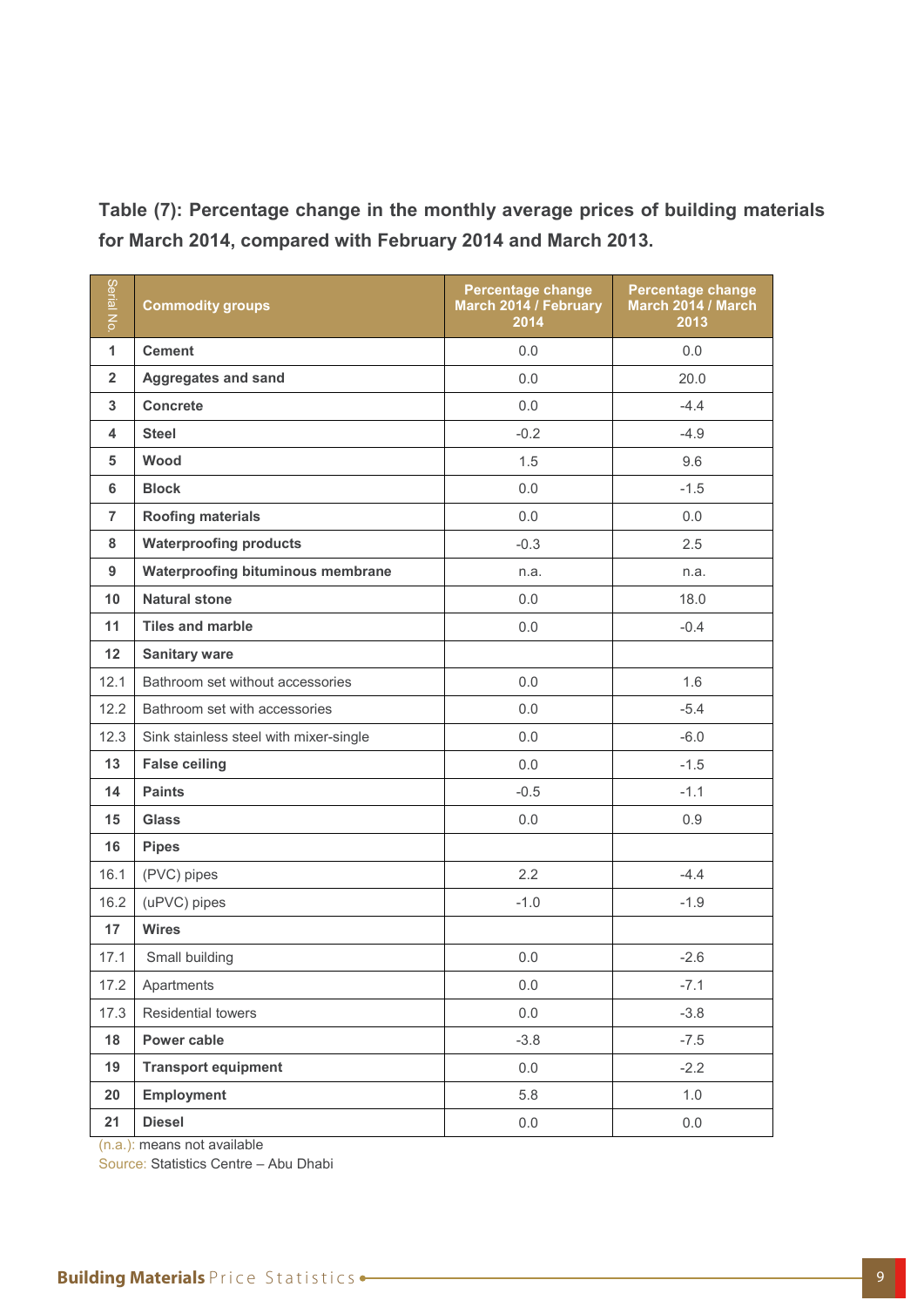Table (8): Percentage change in the quarterly average prices of building materials for Q1 2014, compared with Q4 2013 and Q1 2013.

| Serial No.     | <b>Commodity groups</b>                | <b>Percentage change</b><br>Q1 2014 / Q4 2013 | <b>Percentage change</b><br>Q1 2014 / Q1 2013 |
|----------------|----------------------------------------|-----------------------------------------------|-----------------------------------------------|
| $\mathbf{1}$   | <b>Cement</b>                          | 0.6                                           | 0.3                                           |
| $\overline{2}$ | <b>Aggregates and sand</b>             | 0.0                                           | 18.3                                          |
| 3              | Concrete                               | $-2.9$                                        | $-4.4$                                        |
| 4              | <b>Steel</b>                           | $-0.3$                                        | $-5.6$                                        |
| 5              | Wood                                   | 1.1                                           | 8.2                                           |
| 6              | <b>Block</b>                           | 0.0                                           | $-6.1$                                        |
| $\overline{7}$ | <b>Roofing materials</b>               | 0.0                                           | 0.0                                           |
| 8              | <b>Waterproofing products</b>          | 0.3                                           | 1.2                                           |
| 9              | Waterproofing bituminous membrane      | n.a.                                          | n.a                                           |
| 10             | <b>Natural stone</b>                   | 0.0                                           | 18.0                                          |
| 11             | <b>Tiles and marble</b>                | $-0.6$                                        | 0.4                                           |
| 12             | <b>Sanitary ware</b>                   |                                               |                                               |
| 12.1           | Bathroom set without accessories       | 0.0                                           | 3.2                                           |
| 12.2           | Bathroom set with accessories          | 0.0                                           | $-5.4$                                        |
| 12.3           | Sink stainless steel with mixer-single | 0.0                                           | $-1.8$                                        |
| 13             | <b>False ceiling</b>                   | 0.0                                           | $-0.7$                                        |
| 14             | <b>Paints</b>                          | $-0.2$                                        | $-2.1$                                        |
| 15             | <b>Glass</b>                           | 0.7                                           | 3.4                                           |
| 16             | <b>Pipes</b>                           |                                               |                                               |
| 16.1           | (PVC) pipes                            | 1.1                                           | $-7.5$                                        |
| 16.2           | (uPVC) pipes                           | $-1.1$                                        | $-0.9$                                        |
| 17             | <b>Wires</b>                           |                                               |                                               |
| 17.1           | Small building                         | $-1.2$                                        | $-4.9$                                        |
| 17.2           | Apartments                             | 1.1                                           | $-9.0$                                        |
| 17.3           | Residential towers                     | $-0.4$                                        | $-3.6$                                        |
| 18             | Power cable                            | $-0.9$                                        | $-6.8$                                        |
| 19             | <b>Transport equipment</b>             | $-1.0$                                        | $-1.9$                                        |
| 20             | <b>Employment</b>                      | $-6.0$                                        | 1.9                                           |
| 21             | <b>Diesel</b>                          | $0.0\,$                                       | 0.0                                           |

 $(n.a.)$ : means not available

Source: Statistics Centre – Abu Dhabi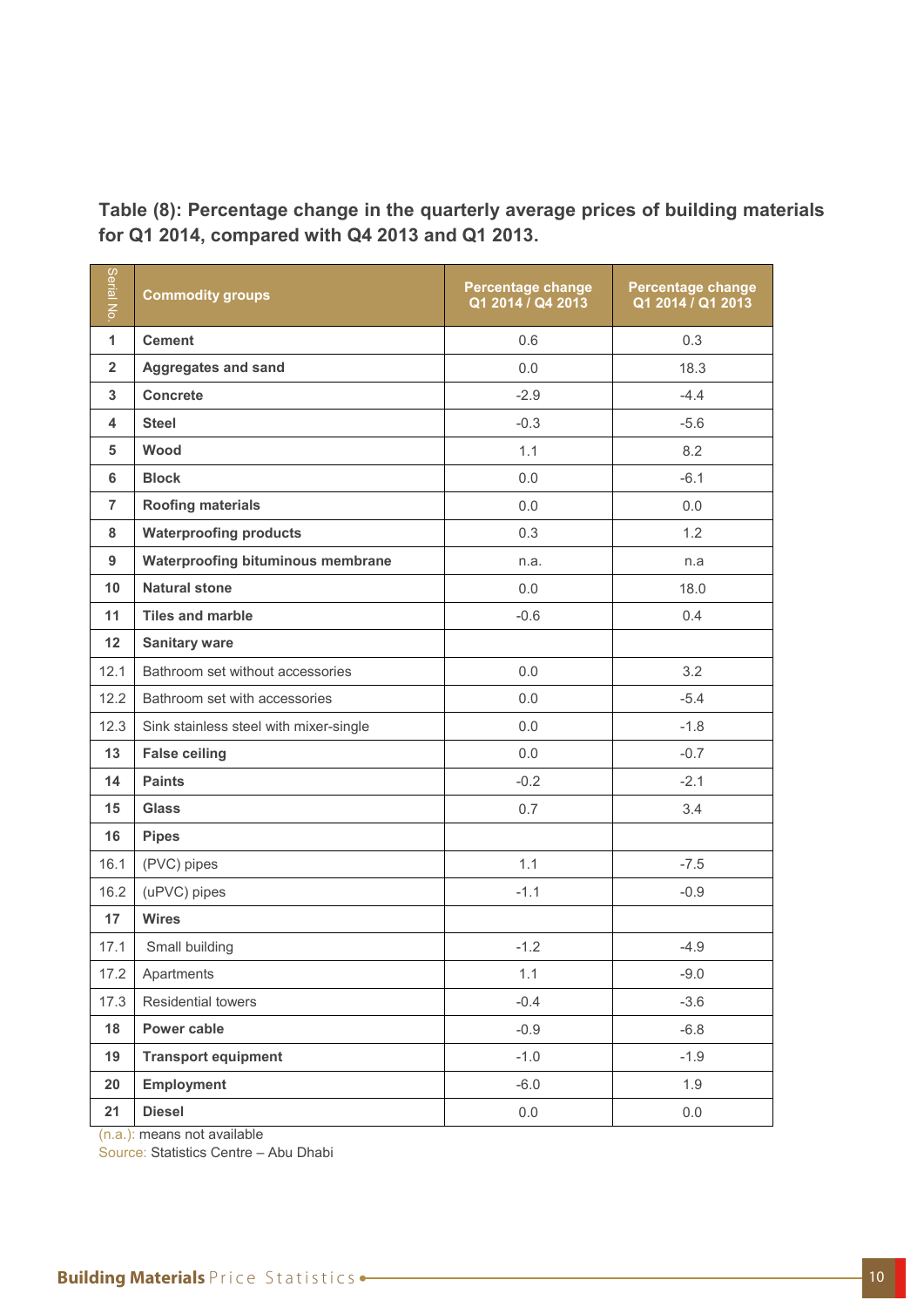# **Methodology of Building Material Statistics**

The current methodology for Building Materials Price Statistics including conceptual basis, construction of the basket, data collection, validation, processing procedures, averaging and treatment of missing values, and potential sources of error are described in the Building Materials Price Statistics 2013 publication, which is available on SCAD's website at http://www.scad.ae.

Building Materials Price Statistics, for April 2014 will be released on 12 May 2014. For more information about prices and other official statistics, please visit the SCAD website at http://www.scad.ae.

# **Disclaimer**

While all care and diligence has been taken with the compilation of official statistics, The Statistics Centre – Abu Dhabi gives no warranty that the information, data or statistics, supplied are free of errors. SCAD shall not be liable for any loss or damage suffered by the user following the direct or indirect use of the statistics supplied in good faith by SCAD. Users of Official Statistics are responsible for determining when and how to use the statistics for specific purposes.